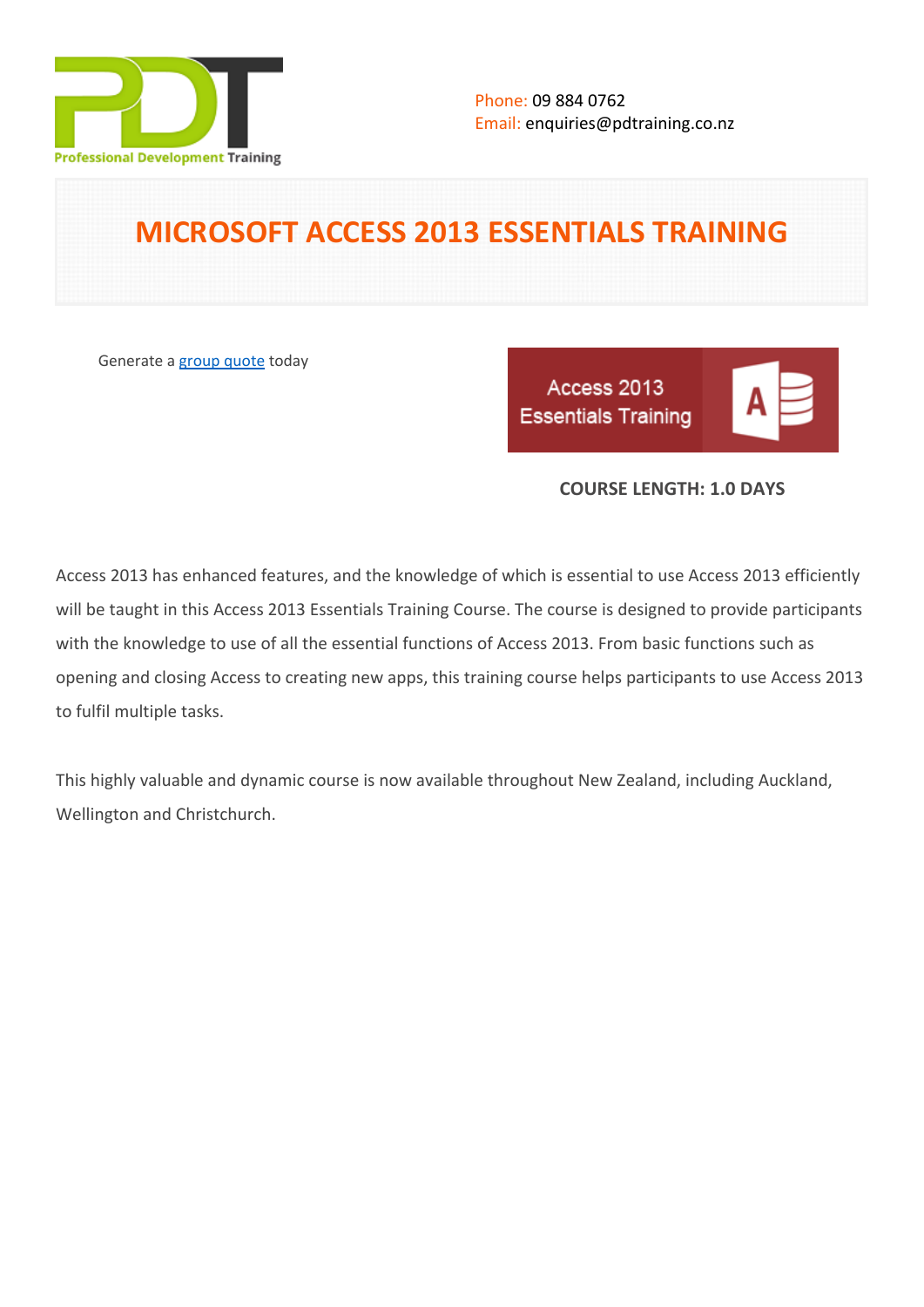## **MICROSOFT ACCESS 2013 ESSENTIALS TRAINING COURSE OUTLINE**

## **FOREWORD**

During this training course, participants will develop skills in using the interface of Access 2013, sharing data using apps, performing basic table tasks, working with Fields, using queries and reports, protecting data, and more. This training course is designed to help participants achieve essential knowledge of Microsoft Access 2013 so that they can use it effortlessly to fulfil tasks.

## **OUTCOMES**

Developing essential knowledge and skills in using Access 2013 helps participants to perform various tasks, including creating a new app, managing his/her account, using the interface, understanding database terms, and more.

# **After completing this course, participants will have learned to:**

- Understand security warnings
- Open Files and use Recent List
- Understand the Access interface
- Open and close Access
- Use the Navigation Pane
- Understand Table and Table Relationships
- Understand queries
- Close database objects
- Create a new app using a template
- Select a table template
- Use the Search box
- Work with Related Items and AutoComplete
- Group data
- Understand keys, data types, and fields
- Search for records
- Use the clipboard
- Enter and edit data
- Work with Fields
- Understand queries, forms, and reports
- Work with Table Relationships
- Protect their data

#### **MODULES**

## **Lesson 1: Getting Started**

- Icebreaker
- Housekeeping Items

#### **Lesson 2: Opening and Closing Access**

- Opening Access
- Using the Recent List and Opening Files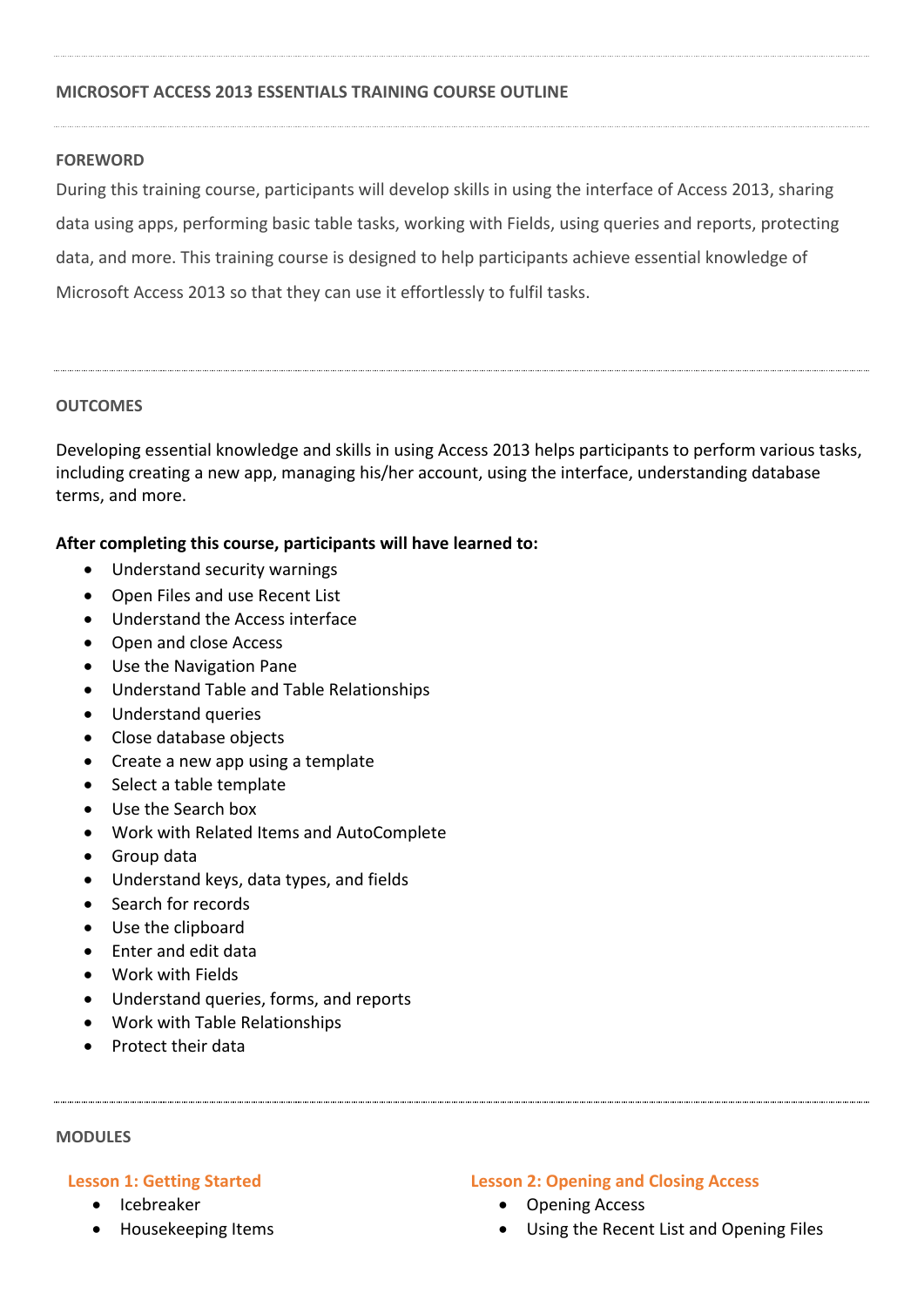- The Parking Lot
- Workshop Objectives

# **Lesson 3: An Introduction to Databases**

- About Common Database Terms
- Using the Navigation Pane
- Understanding Tables and Table Relationships
- Understanding Queries
- Understanding Forms
- Understanding Reports
- Closing Database Objects
- Lesson Three: Review questions

# **Lesson 5: Working in Your App**

- Using the Search Box
- Using the Action Bar for Predefined Actions
- About Automatically Generated Controls
- Viewing Related Items
- Using AutoComplete to Look Up a Related Item
- Grouping and Summarising Data
- Lesson Five: Review questions

## **Lesson 7: Understanding Basic Table Tasks**

- Entering a New Record
- Saving Records
- Using the Clipboard
- Formatting Text
- Adding a Field by Entering Data
- Lesson Seven: Review Questions

## **Lesson 9: Navigating Records**

- Filtering Records
- Sorting Record
- Searching for Records Using the Search Box
- Finding and Replacing Text
- Navigating Records
- **•** Lesson Nine: Review Questions
- Understanding Security Warnings
- Understanding the Ribbon and the Status **Bar**
- About Your Account
- Closing Files vs. Closing Access
- Lesson Two: Review Questions

# **Lesson 4: Sharing Data using Apps**

- About Apps vs. Desktop Databases
- Creating a New App Using a Template
- Selecting a Table Template
- Launching the App
- Entering Data
- Understanding the App Layout
- Uploading Your Changes
- Lesson Four: Review questions

# **Lesson 6: An Introduction to Desktop Databases**

- Opening a Table in Datasheet View
- About Keys
- About Data Types
- Entering and Editing Data
- Selecting Records
- Deleting Records
- About Fields
- Lesson Six: Review questions

## **Lesson 8: Working With Fields**

- Adding a Specific Type of Field
- Changing Field Name, Caption, or Description
- Changing the Data Type
- Changing Field Format
- Deleting a Field
- Lesson Eight: Review Questions

# **Lesson 10: An Introduction to Queries, Forms, and Reports**

- Types of Queries
- Creating a Query with the Wizard
- Executing a Query
- About the Different Form Views
- Viewing a Report
- Using Print Preview
- Lesson Ten: Review Questions